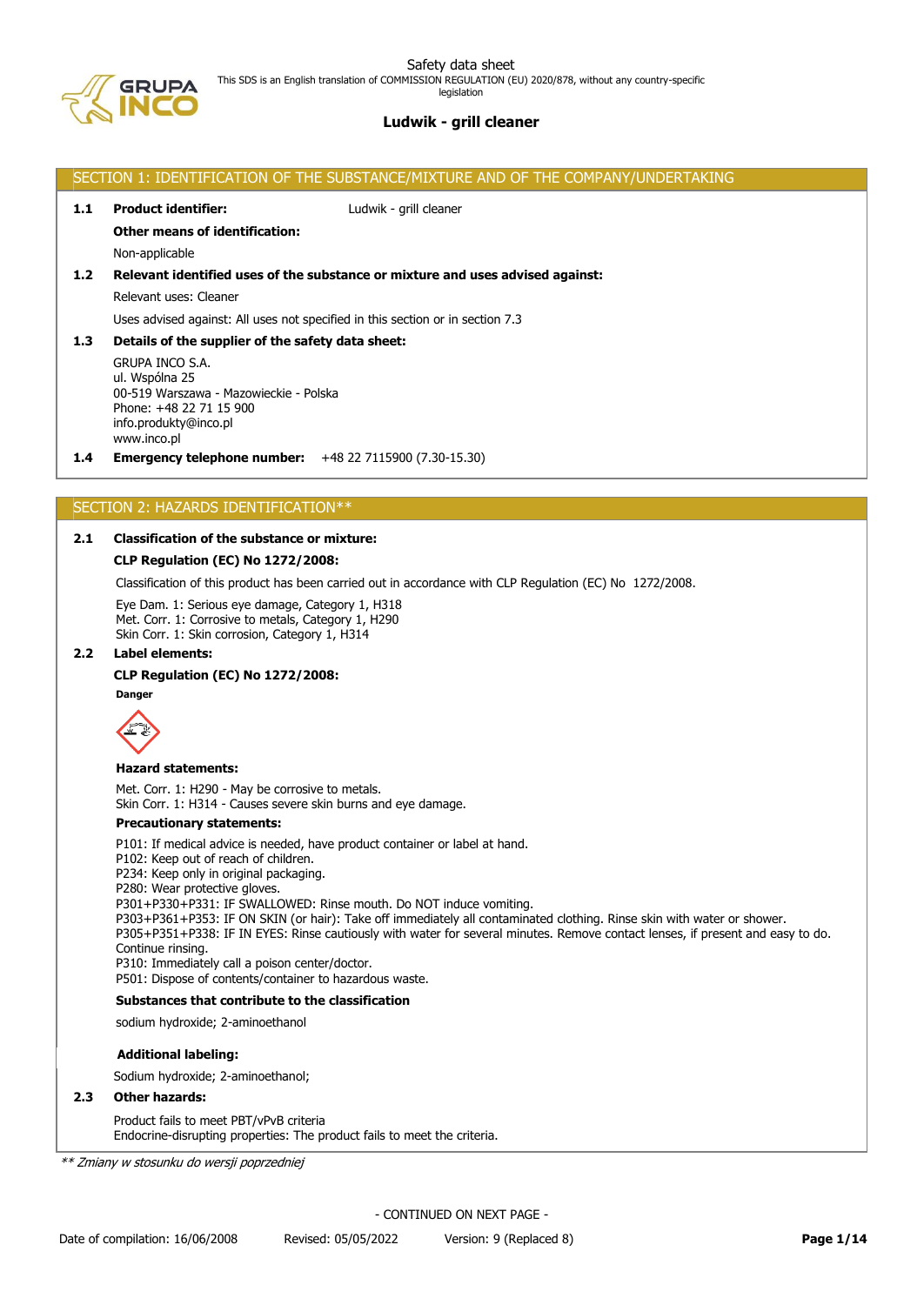# SECTION 3: COMPOSITION/INFORMATION ON INGREDIENTS

#### **3.1 Substance:**

Non-applicable

## **3.2 Mixture:**

### **Chemical description:** Mixture composed of chemical products

## **Components:**

In accordance with Annex II of Regulation (EC) No 1907/2006 (point 3), the product contains:

|      | Identification                                                                          | Chemical name/Classification<br>Concentration |                                                                     |                 |           |  |
|------|-----------------------------------------------------------------------------------------|-----------------------------------------------|---------------------------------------------------------------------|-----------------|-----------|--|
| CAS: | 1310-73-2                                                                               | sodium hydroxide(1)                           | Self-classified                                                     |                 |           |  |
| EC:  | 215-185-5<br>Index: 011-002-00-6<br>REACH: 01-2119457892-27-<br><b>XXXX</b>             | Regulation 1272/2008                          | Eye Dam. 1: H318; Met. Corr. 1: H290; Skin Corr. 1A: H314 - Danger  |                 | $3 - 5%$  |  |
| CAS: | 107-98-2                                                                                | 1-methoxy-2-propanol(1)                       |                                                                     | ATP ATP01       |           |  |
| EC:  | 203-539-1<br>Index: 603-064-00-3<br>REACH: 01-2119457435-35-<br><b>XXXX</b>             | Regulation 1272/2008                          | Flam. Lig. 3: H226; STOT SE 3: H336 - Warning                       |                 | $1 - 3\%$ |  |
| CAS: | 10101-89-0                                                                              | Trisodium orthophosphate <sup>(1)</sup>       |                                                                     | Self-classified |           |  |
| EC:  | 231-509-8<br>Index: Non-applicable<br>REACH: 01-2119489800-32-<br><b>XXXX</b>           | Regulation 1272/2008                          | Eye Irrit. 2: H319; Skin Irrit. 2: H315; STOT SE 3: H335 - Warning  |                 | $1 - 3\%$ |  |
| CAS: | 141-43-5<br>205-483-3<br>Index: 603-030-00-8<br>REACH: 01-2119486455-28-<br><b>XXXX</b> | $2$ -aminoethanol $(1)$                       | ATP CLP00                                                           |                 |           |  |
| EC:  |                                                                                         | Regulation 1272/2008                          | Acute Tox. 4: H302+H312+H332; Skin Corr. 1B: H314 - Danger          |                 | $1 - 3\%$ |  |
| CAS: | 68515-73-1                                                                              |                                               | D-Glucopyranose, oligomers, decyl octyl glycosides <sup>(1)</sup>   | Self-classified |           |  |
| EC:  | 500-220-1<br>Index: Non-applicable<br>REACH: 01-2119488530-36-<br><b>XXXX</b>           | Regulation 1272/2008                          | Eye Dam. 1: H318 - Danger                                           |                 | $1 - 3\%$ |  |
| CAS: | $64 - 02 - 8$                                                                           |                                               | tetrasodium ethylene diamine tetraacetate <sup>(1)</sup>            | Self-classified |           |  |
| EC:  | 200-573-9<br>Index: 607-428-00-2<br>REACH: 01-2119486762-27-<br><b>XXXX</b>             | Regulation 1272/2008                          | Acute Tox. 4: H302+H332; Eye Dam. 1: H318; STOT RE 2: H373 - Danger |                 | $1 - 3\%$ |  |

<sup>(1)</sup> Substances presenting a health or environmental hazard which meet criteria laid down in Regulation (EU) No. 2020/878

To obtain more information on the hazards of the substances consult sections 11, 12 and 16.

## **Other information:**

| <b>Identification</b>                               | Specific concentration limit                                                                                                                                                                                                                                 |
|-----------------------------------------------------|--------------------------------------------------------------------------------------------------------------------------------------------------------------------------------------------------------------------------------------------------------------|
| sodium hydroxide<br>CAS: 1310-73-2<br>EC: 215-185-5 | % (w/w) >=0,1: Met. Corr. 1 - H290<br>% (w/w) >=5: Skin Corr. 1A - H314<br>$2 \le$ = % (w/w) <5: Skin Corr. 1B - H314<br>$0.5<=$ % (w/w) <2: Skin Irrit. 2 - H315<br>$% (w/w)$ >=2: Eye Dam. 1 - H318<br>$0.5 \leq x \leq 96$ (w/w) < 2: Eye Irrit. 2 - H319 |
| 2-aminoethanol<br>CAS: 141-43-5<br>EC: 205-483-3    | % (w/w) $>=5$ : STOT SE 3 - H335                                                                                                                                                                                                                             |

## SECTION 4: FIRST AID MEASURES

#### **4.1 Description of first aid measures:**

Request medical assistance immediately, showing the SDS of this product.

## **By inhalation:**

This product is not classified as hazardous through inhalation. However, in case of intoxication symptoms it is recommended to remove the person affected from the area of exposure, provide clean air and keep at rest. Request medical attention if symptoms persist.

## **By skin contact:**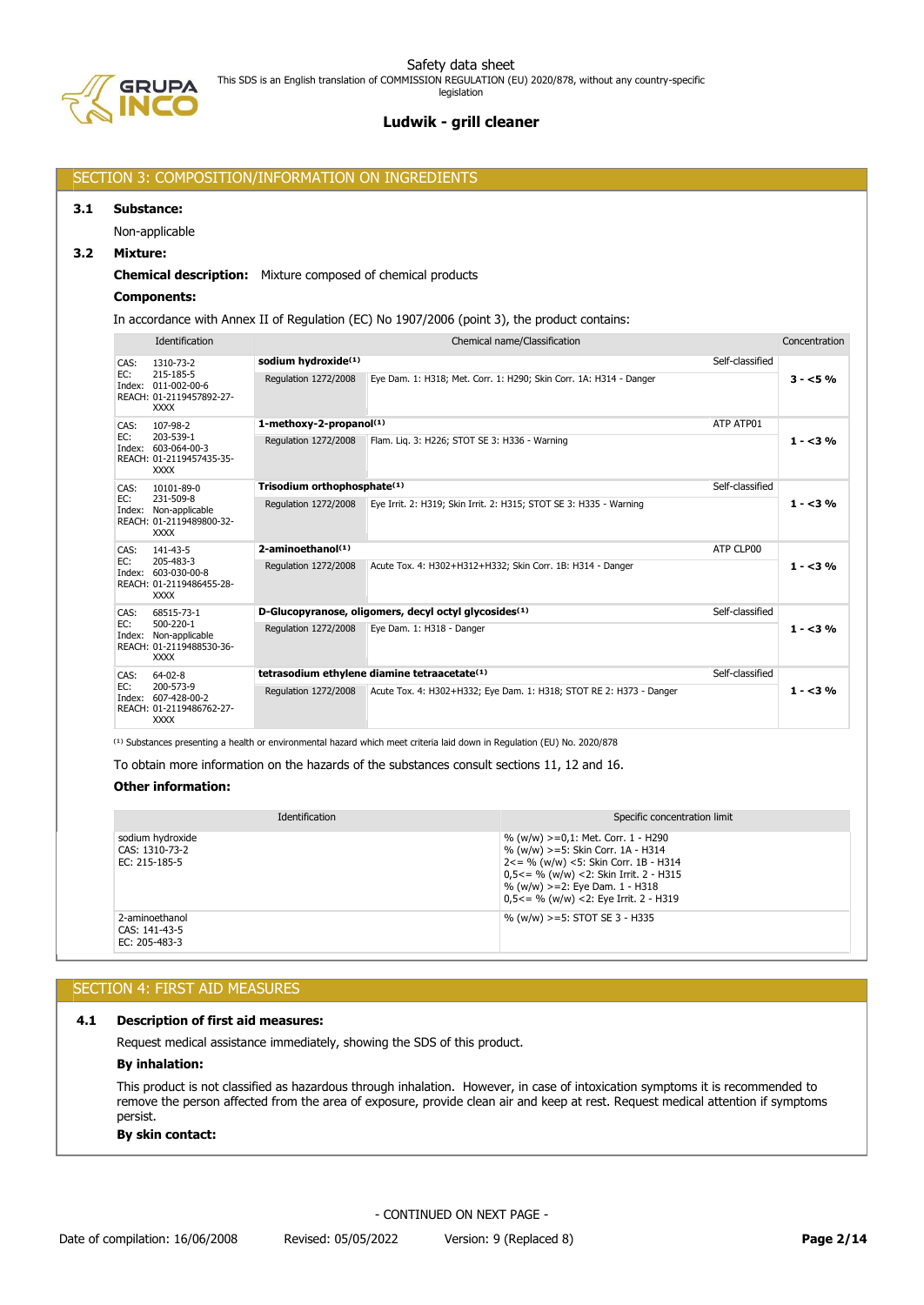

#### SECTION 4: FIRST AID MEASURES (continued)

Remove contaminated clothing and footwear, rinse skin or shower the person affected if appropriate with plenty of cold water and neutral soap. In serious cases see a doctor. If the product causes burns or freezing, clothing should not be removed as this could worsen the injury caused if it is stuck to the skin. If blisters form on the skin, these should never be burst as this will increase the risk of infection.

#### **By eye contact:**

Rinse eyes thoroughly with lukewarm water for at least 15 minutes. Do not allow the person affected to rub or close their eyes. If the injured person uses contact lenses, these should be removed unless they are stuck to the eyes, in which case this could cause further damage. In all cases, after cleaning, a doctor should be consulted as quickly as possible with the SDS of the product.

#### **By ingestion/aspiration:**

Request immediate medical assistance, showing the SDS of this product. Do not induce vomiting, because its expulsion from the stomach can be hazardous to the mucus of the main digestive tract, and also risk damage to the respiratory system through inhalation. Rinse out the mouth and throat, as they may have been affected during ingestion. In the case of loss of consciousness do not administer anything orally unless supervised by a doctor. Keep the person affected at rest.

#### **4.2 Most important symptoms and effects, both acute and delayed:**

Acute and delayed effects are indicated in sections 2 and 11.

#### **4.3 Indication of any immediate medical attention and special treatment needed:**

Non-applicable

#### SECTION 5: FIREFIGHTING MEASURES

#### **5.1 Extinguishing media:**

#### **Suitable extinguishing media:**

Product is non-flammable under normal conditions of storage, manipulation and use, but the product contains flammable substances. In the case of inflammation as a result of improper manipulation, storage or use preferably use polyvalent powder extinguishers (ABC powder), in accordance with the Regulation on fire protection systems.

#### **Unsuitable extinguishing media:**

IT IS RECOMMENDED NOT to use full jet water as an extinguishing agent.

#### **5.2 Special hazards arising from the substance or mixture:**

As a result of combustion or thermal decomposition reactive sub-products are created that can become highly toxic and, consequently, can present a serious health risk.

#### **5.3 Advice for firefighters:**

Depending on the magnitude of the fire it may be necessary to use full protective clothing and self-contained breathing apparatus (SCBA). Minimum emergency facilities and equipment should be available (fire blankets, portable first aid kit,...) in accordance with Directive 89/654/EC.

#### **Additional provisions:**

Act in accordance with the Internal Emergency Plan and the Information Sheets on actions to take after an accident or other emergencies. Eliminate all sources of ignition. In case of fire, cool the storage containers and tanks for products susceptible to combustion, explosion or BLEVE as a result of high temperatures. Avoid spillage of the products used to extinguish the fire into an aqueous medium.

## SECTION 6: ACCIDENTAL RELEASE MEASURES

#### **6.1 Personal precautions, protective equipment and emergency procedures:**

#### **For non-emergency personnel:**

Isolate leaks provided that there is no additional risk for the people performing this task. Evacuate the area and keep out those without protection. Personal protection equipment must be used against potential contact with the spilt product (See section 8). Above all prevent the formation of any vapour-air flammable mixtures, through either ventilation or the use of an inert medium. Remove any source of ignition. Eliminate electrostatic charges by interconnecting all the conductive surfaces on which static electricity could form, and also ensuring that all surfaces are connected to the ground.

#### **For emergency responders:**

See section 8.

## **6.2 Environmental precautions:**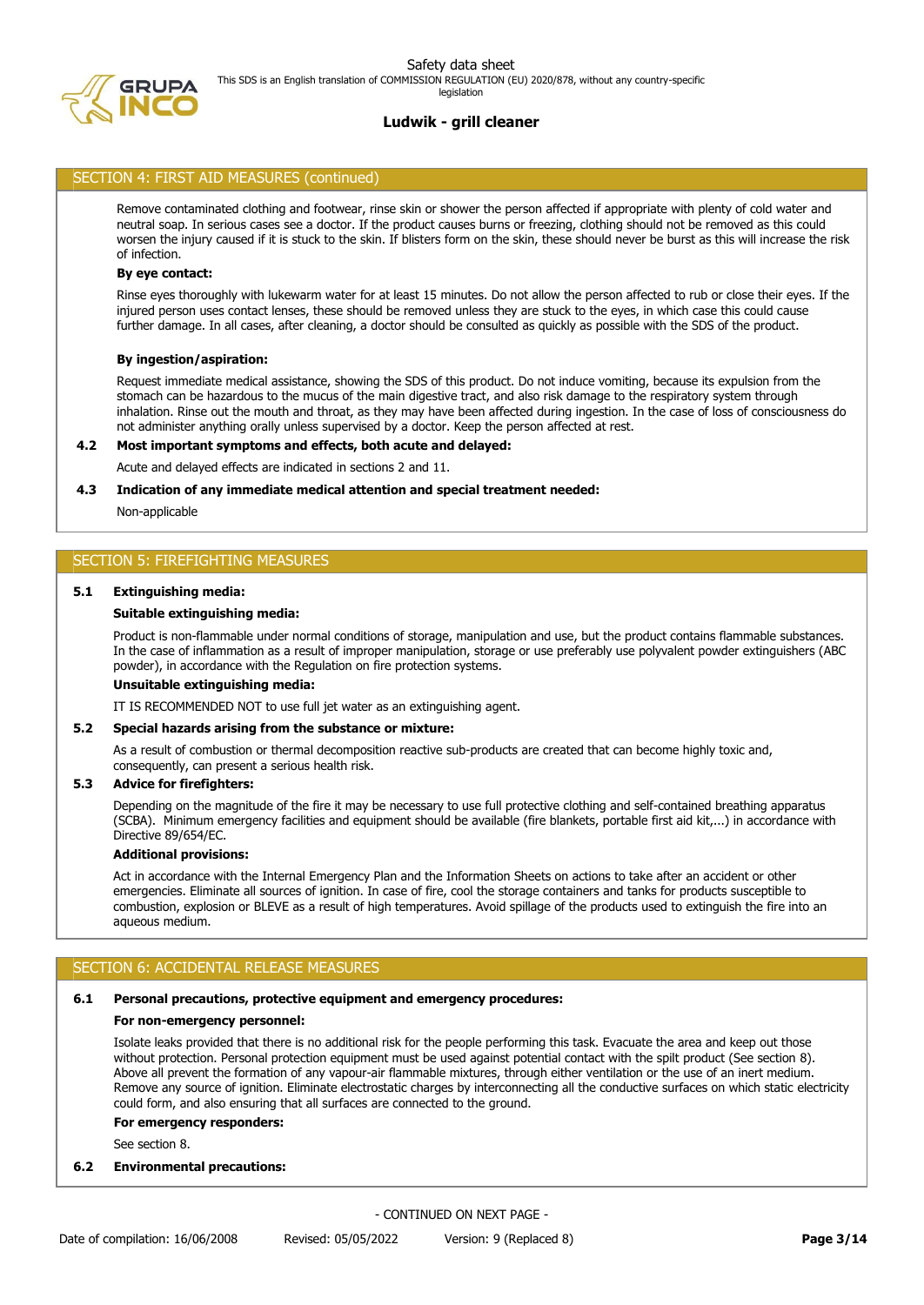

#### SECTION 6: ACCIDENTAL RELEASE MEASURES (continued)

This product is not classified as hazardous to the environment. Keep product away from drains, surface and underground water.

#### **6.3 Methods and material for containment and cleaning up:**

It is recommended:

Absorb the spillage using sand or inert absorbent and move it to a safe place. Do not absorb in sawdust or other combustible absorbents. For any concern related to disposal consult section 13.

#### **6.4 Reference to other sections:**

See sections 8 and 13.

## SECTION 7: HANDLING AND STORAGE

#### **7.1 Precautions for safe handling:**

A.- General precautions for safe use

Comply with the current legislation concerning the prevention of industrial risks. Keep containers hermetically sealed. Control spills and residues, destroying them with safe methods (section 6). Avoid leakages from the container. Maintain order and cleanliness where dangerous products are used.

B.- Technical recommendations for the prevention of fires and explosions

Avoid the evaporation of the product as it contains flammable substances, which could form flammable vapour/air mixtures in the presence of sources of ignition. Control sources of ignition (mobile phones, sparks,...) and transfer at slow speeds to avoid the creation of electrostatic charges. Consult section 10 for conditions and materials that should be avoided.

C.- Technical recommendations on general occupational hygiene

Do not eat or drink during the process, washing hands afterwards with suitable cleaning products.

D.- Technical recommendations to prevent environmental risks

It is recommended to have absorbent material available at close proximity to the product (See subsection 6.3)

## **7.2 Conditions for safe storage, including any incompatibilities:**

A.- Technical measures for storage

Store in a cool, dry, well-ventilated location

B.- General conditions for storage

Avoid sources of heat, radiation, static electricity and contact with food. For additional information see subsection 10.5

## **7.3 Specific end use(s):**

Except for the instructions already specified it is not necessary to provide any special recommendation regarding the uses of this product.

### SECTION 8: EXPOSURE CONTROLS/PERSONAL PROTECTION

#### **8.1 Control parameters:**

Substances whose occupational exposure limits have to be monitored in the workplace (European OEL, not country-specific legislation):

Directive (EU) 2000/39, Directive 2004/37/EC,Directive (EU) 2006/15, Directive (EU) 2009/161, Directive (EU) 2017/164, Directive (EU) 2019/1831:

| Identification                 | Occupational exposure limits |           |                         |
|--------------------------------|------------------------------|-----------|-------------------------|
| 1-methoxy-2-propanol           | IOELV (8h)                   | $100$ ppm | $375 \text{ mg/m}^3$    |
| EC: 203-539-1<br>CAS: 107-98-2 | IOELV (STEL)                 | $150$ ppm | 568 mg/m <sup>3</sup>   |
| 2-aminoethanol                 | IOELV (8h)                   | l ppm     | $2,5$ mg/m <sup>3</sup> |
| CAS: 141-43-5<br>EC: 205-483-3 | IOELV (STEL)                 | 3 ppm     | 7,6 mg/m <sup>3</sup>   |

#### **DNEL (Workers):**

|                  |            | Short exposure |                | Long exposure  |                     |
|------------------|------------|----------------|----------------|----------------|---------------------|
| Identification   |            | Systemic       | Local          | Systemic       | Local               |
| sodium hydroxide | Oral       | Non-applicable | Non-applicable | Non-applicable | Non-applicable      |
| CAS: 1310-73-2   | Dermal     | Non-applicable | Non-applicable | Non-applicable | Non-applicable      |
| EC: 215-185-5    | Inhalation | Non-applicable | Non-applicable | Non-applicable | l mg/m <sup>3</sup> |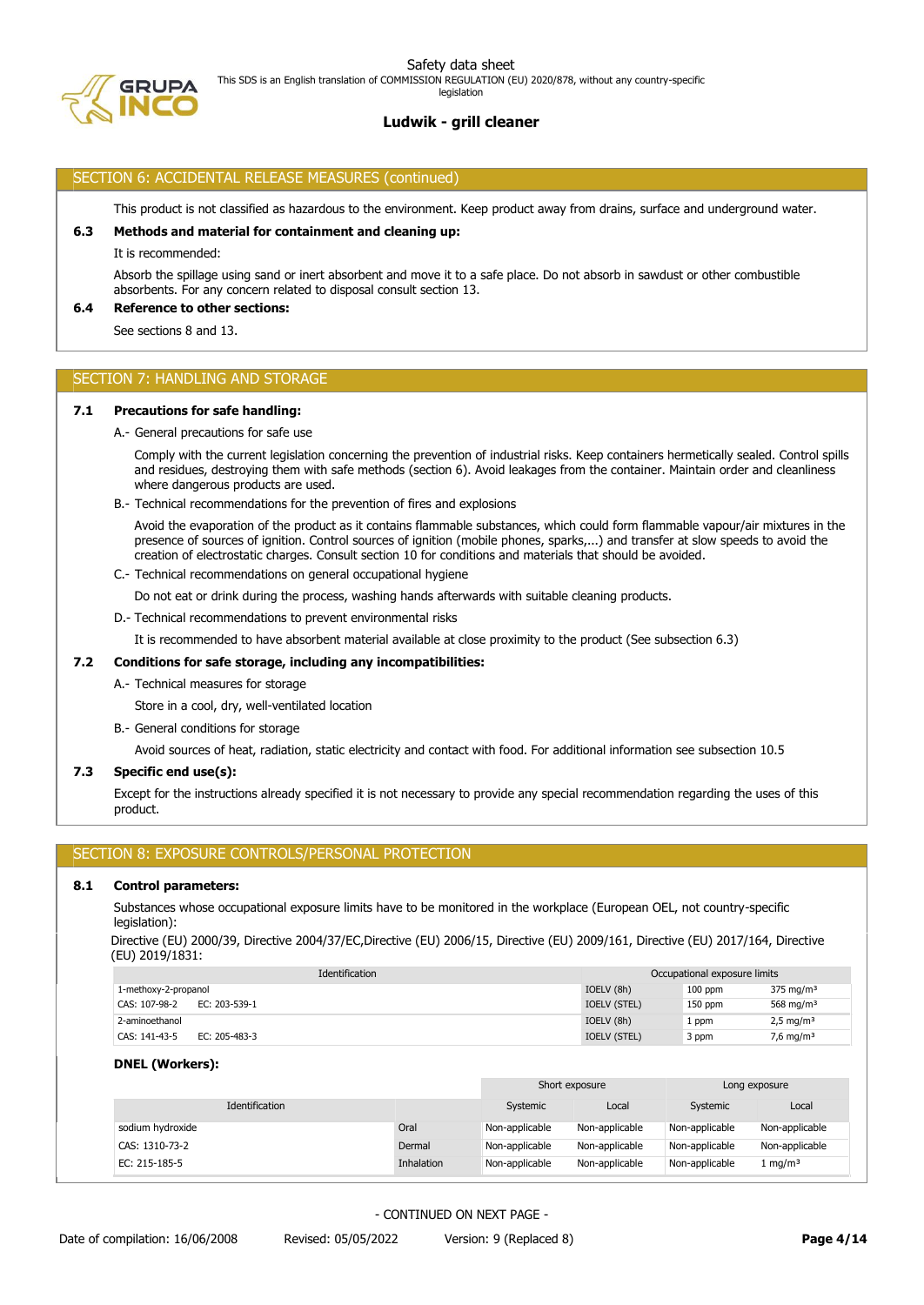

# **Ludwik - grill cleaner**

## SECTION 8: EXPOSURE CONTROLS/PERSONAL PROTECTION (continued)

|                                                    |            |                         | Short exposure          |                        | Long exposure           |
|----------------------------------------------------|------------|-------------------------|-------------------------|------------------------|-------------------------|
| Identification                                     |            | Systemic                | Local                   | Systemic               | Local                   |
| 1-methoxy-2-propanol                               | Oral       | Non-applicable          | Non-applicable          | Non-applicable         | Non-applicable          |
| CAS: 107-98-2                                      | Dermal     | Non-applicable          | Non-applicable          | $183 \text{ mg/kg}$    | Non-applicable          |
| EC: 203-539-1                                      | Inhalation | 553,5 mg/m <sup>3</sup> | 553,5 mg/m <sup>3</sup> | 369 mg/m $3$           | Non-applicable          |
| Trisodium orthophosphate                           | Oral       | Non-applicable          | Non-applicable          | Non-applicable         | Non-applicable          |
| CAS: 10101-89-0                                    | Dermal     | Non-applicable          | Non-applicable          | Non-applicable         | Non-applicable          |
| EC: 231-509-8                                      | Inhalation | Non-applicable          | Non-applicable          | $17,87 \text{ mg/m}^3$ | Non-applicable          |
| 2-aminoethanol                                     | Oral       | Non-applicable          | Non-applicable          | Non-applicable         | Non-applicable          |
| CAS: 141-43-5                                      | Dermal     | Non-applicable          | Non-applicable          | 3 mg/kg                | Non-applicable          |
| EC: 205-483-3                                      | Inhalation | Non-applicable          | Non-applicable          | $1 \text{ mg/m}^3$     | $0.51 \text{ mg/m}^3$   |
| D-Glucopyranose, oligomers, decyl octyl glycosides | Oral       | Non-applicable          | Non-applicable          | Non-applicable         | Non-applicable          |
| CAS: 68515-73-1                                    | Dermal     | Non-applicable          | Non-applicable          | 595000 mg/kg           | Non-applicable          |
| EC: 500-220-1                                      | Inhalation | Non-applicable          | Non-applicable          | 420 mg/m <sup>3</sup>  | Non-applicable          |
| tetrasodium ethylene diamine tetraacetate          | Oral       | Non-applicable          | Non-applicable          | Non-applicable         | Non-applicable          |
| CAS: 64-02-8                                       | Dermal     | Non-applicable          | Non-applicable          | Non-applicable         | Non-applicable          |
| EC: 200-573-9                                      | Inhalation | Non-applicable          | $3 \text{ mg/m}^3$      | Non-applicable         | $1,5 \,\mathrm{mg/m^3}$ |

# **DNEL (General population):**

|                                                    |                   | Short exposure |                      | Long exposure          |                         |
|----------------------------------------------------|-------------------|----------------|----------------------|------------------------|-------------------------|
| Identification                                     |                   | Systemic       | Local                | Systemic               | Local                   |
| sodium hydroxide                                   | Oral              | Non-applicable | Non-applicable       | Non-applicable         | Non-applicable          |
| CAS: 1310-73-2                                     | Dermal            | Non-applicable | Non-applicable       | Non-applicable         | Non-applicable          |
| EC: 215-185-5                                      | <b>Inhalation</b> | Non-applicable | Non-applicable       | Non-applicable         | $1 \text{ mg/m}^3$      |
| 1-methoxy-2-propanol                               | Oral              | Non-applicable | Non-applicable       | 33 mg/kg               | Non-applicable          |
| CAS: 107-98-2                                      | Dermal            | Non-applicable | Non-applicable       | 78 mg/kg               | Non-applicable          |
| EC: 203-539-1                                      | <b>Inhalation</b> | Non-applicable | Non-applicable       | 43,9 mg/m <sup>3</sup> | Non-applicable          |
| Trisodium orthophosphate                           | Oral              | Non-applicable | Non-applicable       | Non-applicable         | Non-applicable          |
| CAS: 10101-89-0                                    | Dermal            | Non-applicable | Non-applicable       | Non-applicable         | Non-applicable          |
| EC: 231-509-8                                      | <b>Inhalation</b> | Non-applicable | Non-applicable       | 7,66 mg/m <sup>3</sup> | Non-applicable          |
| 2-aminoethanol                                     | Oral              | Non-applicable | Non-applicable       | $1,5$ mg/kg            | Non-applicable          |
| CAS: 141-43-5                                      | Dermal            | Non-applicable | Non-applicable       | $1.5$ mg/kg            | Non-applicable          |
| EC: 205-483-3                                      | Inhalation        | Non-applicable | Non-applicable       | $0,18 \text{ mg/m}^3$  | $0,28 \text{ mg/m}^3$   |
| D-Glucopyranose, oligomers, decyl octyl glycosides | Oral              | Non-applicable | Non-applicable       | 35,7 mg/kg             | Non-applicable          |
| CAS: 68515-73-1                                    | Dermal            | Non-applicable | Non-applicable       | 357000 mg/kg           | Non-applicable          |
| EC: 500-220-1                                      | <b>Inhalation</b> | Non-applicable | Non-applicable       | 124 mg/m <sup>3</sup>  | Non-applicable          |
| tetrasodium ethylene diamine tetraacetate          | Oral              | Non-applicable | Non-applicable       | 25 mg/kg               | Non-applicable          |
| CAS: 64-02-8                                       | Dermal            | Non-applicable | Non-applicable       | Non-applicable         | Non-applicable          |
| EC: 200-573-9                                      | <b>Inhalation</b> | Non-applicable | $1,2 \text{ mg/m}^3$ | Non-applicable         | $0.6$ mg/m <sup>3</sup> |
| <b>PNEC:</b>                                       |                   |                |                      |                        |                         |

| Identification                                     |              |                |                         |                      |
|----------------------------------------------------|--------------|----------------|-------------------------|----------------------|
| 1-methoxy-2-propanol                               | <b>STP</b>   | $100$ mg/L     | Fresh water             | $10 \text{ mg/L}$    |
| CAS: 107-98-2                                      | Soil         | 4,59 mg/kg     | Marine water            | $1 \text{mq/L}$      |
| EC: 203-539-1                                      | Intermittent | $100$ mg/L     | Sediment (Fresh water)  | 52,3 mg/kg           |
|                                                    | Oral         | Non-applicable | Sediment (Marine water) | $5,2$ mg/kg          |
| 2-aminoethanol                                     | <b>STP</b>   | $100$ mg/L     | Fresh water             | $0.07$ mg/L          |
| CAS: 141-43-5                                      | Soil         | $1,29$ mg/kg   | Marine water            | $0,007$ mg/L         |
| EC: 205-483-3                                      | Intermittent | $0,028$ mg/L   | Sediment (Fresh water)  | $0,357$ mg/kg        |
|                                                    | Oral         | Non-applicable | Sediment (Marine water) | $0.036$ mg/kg        |
| D-Glucopyranose, oligomers, decyl octyl glycosides | <b>STP</b>   | 560 mg/L       | Fresh water             | $0,176$ mg/L         |
| CAS: 68515-73-1                                    | Soil         | $0.654$ mg/kg  | Marine water            | $0,018 \text{ mg/L}$ |
| EC: 500-220-1                                      | Intermittent | $0.27$ mg/L    | Sediment (Fresh water)  | 1,516 mg/kg          |
|                                                    | Oral         | $0,11111$ q/kg | Sediment (Marine water) | $0.152$ mg/kg        |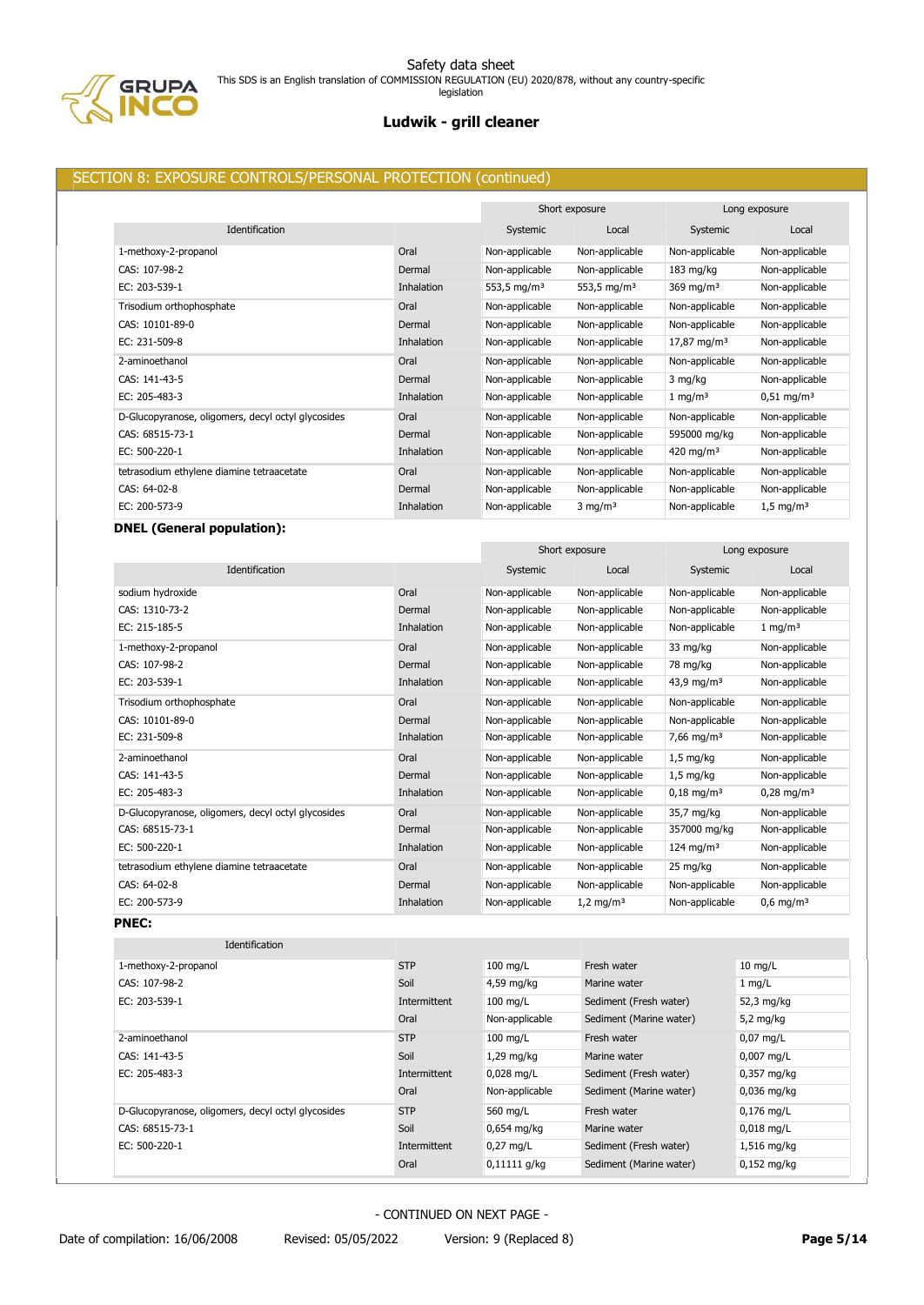

## SECTION 8: EXPOSURE CONTROLS/PERSONAL PROTECTION (continued)

| Identification                            |              |                   |                         |                |
|-------------------------------------------|--------------|-------------------|-------------------------|----------------|
| tetrasodium ethylene diamine tetraacetate | <b>STP</b>   | $43 \text{ mg/L}$ | Fresh water             | $2,2$ mg/L     |
| CAS: 64-02-8                              | Soil         | $0.72$ mg/kg      | Marine water            | $0.22$ mg/L    |
| EC: 200-573-9                             | Intermittent | $1,2$ mg/L        | Sediment (Fresh water)  | Non-applicable |
|                                           | Oral         | Non-applicable    | Sediment (Marine water) | Non-applicable |

#### **8.2 Exposure controls:**

A.- Individual protection measures, such as personal protective equipment

As a preventative measure it is recommended to use basic Personal Protective Equipment, with the corresponding <<CE marking>> in accordance with Regulation (EU) 2016/425. For more information on Personal Protective Equipment (storage, use, cleaning, maintenance, class of protection,…) consult the information leaflet provided by the manufacturer. For more information see subsection 7.1. All information contained herein is a recommendation which needs some specification from the labour risk prevention services as it is not known whether the company has additional measures at its disposal.

#### B.- Respiratory protection

The use of protection equipment will be necessary if a mist forms or if the occupational exposure limits are exceeded.

C.- Specific protection for the hands

| Pictogram                             | <b>PPE</b>                                                                                                                                    | Labelling      | <b>CEN Standard</b> | Remarks                                          |
|---------------------------------------|-----------------------------------------------------------------------------------------------------------------------------------------------|----------------|---------------------|--------------------------------------------------|
| WVIII<br>Mandatory hand<br>protection | Chemical protective gloves<br>(Material: Linear low-density<br>polyethylene (LLDPE),<br>Breakthrough time: > 480<br>min, Thickness: 0.062 mm) | <b>CAT III</b> | EN 420:2004+A1:2010 | Replace the gloves at any sign of deterioration. |

As the product is a mixture of several substances, the resistance of the glove material can not be calculated in advance with total reliability and has therefore to be checked prior to the application.

#### D.- Eye and face protection

| Pictogram                    | <b>PPE</b>                                       | Labelling | <b>CEN Standard</b>             | <b>Remarks</b>                                                                                                                  |
|------------------------------|--------------------------------------------------|-----------|---------------------------------|---------------------------------------------------------------------------------------------------------------------------------|
| Mandatory face<br>protection | Panoramic glasses against<br>splash/projections. | CAT II    | EN 166:2002<br>EN ISO 4007:2018 | Clean daily and disinfect periodically according to the<br>manufacturer's instructions. Use if there is a risk of<br>splashing. |

## E.- Body protection

| Pictogram | <b>PPE</b>           | Labelling    | <b>CEN Standard</b> | Remarks                                                                                                                                                                                                                                                                          |
|-----------|----------------------|--------------|---------------------|----------------------------------------------------------------------------------------------------------------------------------------------------------------------------------------------------------------------------------------------------------------------------------|
|           | Work clothing        | <b>CAT I</b> |                     | Replace before any evidence of deterioration. For<br>periods of prolonged exposure to the product for<br>professional/industrial users CE III is recommended,<br>in accordance with the regulations in EN ISO<br>6529:2013, EN ISO 6530:2005, EN ISO 13688:2013,<br>EN 464:1994. |
|           | Anti-slip work shoes |              | EN ISO 20347:2012   | Replace before any evidence of deterioration. For<br>periods of prolonged exposure to the product for<br>professional/industrial users CE III is recommended,<br>in accordance with the regulations in EN ISO<br>20345:2012 y EN 13832-1:2007                                    |

F.- Additional emergency measures

| Emergency measure             | <b>Standards</b>                                | Emergency measure                                 | <b>Standards</b>                               |
|-------------------------------|-------------------------------------------------|---------------------------------------------------|------------------------------------------------|
| <b>AT</b><br>Emergency shower | ANSI Z358-1<br>ISO 3864-1:2011, ISO 3864-4:2011 | $\bigcirc$ . +<br><b>WALK</b><br>Eyewash stations | DIN 12 899<br>ISO 3864-1:2011, ISO 3864-4:2011 |

#### **Environmental exposure controls:**

In accordance with the community legislation for the protection of the environment it is recommended to avoid environmental spillage of both the product and its container. For additional information see subsection 7.1.D

## **Volatile organic compounds:**

With regard to Directive 2010/75/EU, this product has the following characteristics:

V.O.C. (Supply): 4 % weight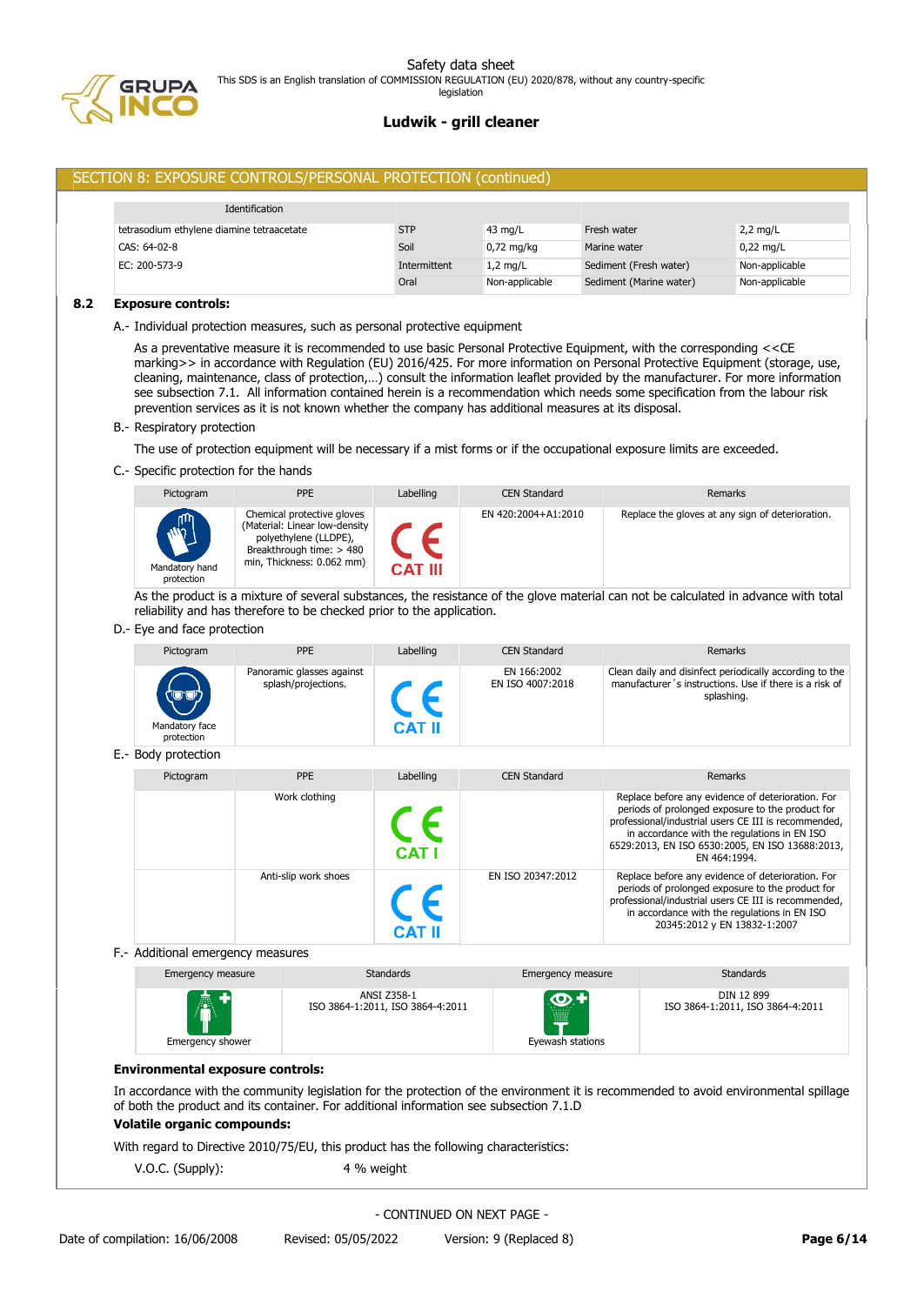

# SECTION 8: EXPOSURE CONTROLS/PERSONAL PROTECTION (continued) V.O.C. density at 20 °C:  $44 \text{ kg/m}^3$  (44 g/L) Average carbon number: 3 Average molecular weight: 75,8 g/mol

# SECTION 9: PHYSICAL AND CHEMICAL PROPERTIES

| 9.1 | Information on basic physical and chemical properties:                                             |                         |  |  |  |
|-----|----------------------------------------------------------------------------------------------------|-------------------------|--|--|--|
|     | For complete information see the product datasheet.                                                |                         |  |  |  |
|     | Appearance:                                                                                        |                         |  |  |  |
|     | Physical state at 20 °C:                                                                           | Liquid                  |  |  |  |
|     | Appearance:                                                                                        | Fluid                   |  |  |  |
|     | Colour:                                                                                            | Colourless              |  |  |  |
|     | Odour:                                                                                             | <b>Odourless</b>        |  |  |  |
|     | Odour threshold:                                                                                   | Non-applicable *        |  |  |  |
|     | <b>Volatility:</b>                                                                                 |                         |  |  |  |
|     | Boiling point at atmospheric pressure:                                                             | 101 °C                  |  |  |  |
|     | Vapour pressure at 20 °C:                                                                          | 2329 Pa                 |  |  |  |
|     | Vapour pressure at 50 °C:                                                                          | 12270,07 Pa (12,27 kPa) |  |  |  |
|     | Evaporation rate at 20 °C:                                                                         | Non-applicable *        |  |  |  |
|     | <b>Product description:</b>                                                                        |                         |  |  |  |
|     | Density at 20 °C:                                                                                  | 1100 kg/m <sup>3</sup>  |  |  |  |
|     | Relative density at 20 °C:                                                                         | 1,1                     |  |  |  |
|     | Dynamic viscosity at 20 °C:                                                                        | Non-applicable *        |  |  |  |
|     | Kinematic viscosity at 20 °C:                                                                      | Non-applicable *        |  |  |  |
|     | Kinematic viscosity at 40 °C:                                                                      | Non-applicable *        |  |  |  |
|     | Concentration:                                                                                     | Non-applicable *        |  |  |  |
|     | pH:                                                                                                | 12 (at 1 %)             |  |  |  |
|     | Vapour density at 20 °C:                                                                           | Non-applicable *        |  |  |  |
|     | Partition coefficient n-octanol/water 20 °C:                                                       | Non-applicable *        |  |  |  |
|     | Solubility in water at 20 °C:                                                                      | Non-applicable *        |  |  |  |
|     | Solubility properties:                                                                             | Highly water-soluble    |  |  |  |
|     | Decomposition temperature:                                                                         | Non-applicable *        |  |  |  |
|     | Melting point/freezing point:                                                                      | Non-applicable *        |  |  |  |
|     | <b>Flammability:</b>                                                                               |                         |  |  |  |
|     | Flash Point:                                                                                       | Non Flammable (>60 °C)  |  |  |  |
|     | Flammability (solid, gas):                                                                         | Non-applicable *        |  |  |  |
|     | Autoignition temperature:                                                                          | 287 °C                  |  |  |  |
|     | Lower flammability limit:                                                                          | Non-applicable *        |  |  |  |
|     | Upper flammability limit:                                                                          | Non-applicable *        |  |  |  |
|     | <b>Particle characteristics:</b>                                                                   |                         |  |  |  |
|     | Median equivalent diameter:                                                                        | Non-applicable          |  |  |  |
| 9.2 | <b>Other information:</b>                                                                          |                         |  |  |  |
|     | Information with regard to physical hazard classes:                                                |                         |  |  |  |
|     | Explosive properties:                                                                              | Non-applicable *        |  |  |  |
|     | Oxidising properties:                                                                              | Non-applicable *        |  |  |  |
|     | *Not relevant due to the nature of the product, not providing information property of its hazards. |                         |  |  |  |
|     | - CONTINUED ON NEXT PAGE -                                                                         |                         |  |  |  |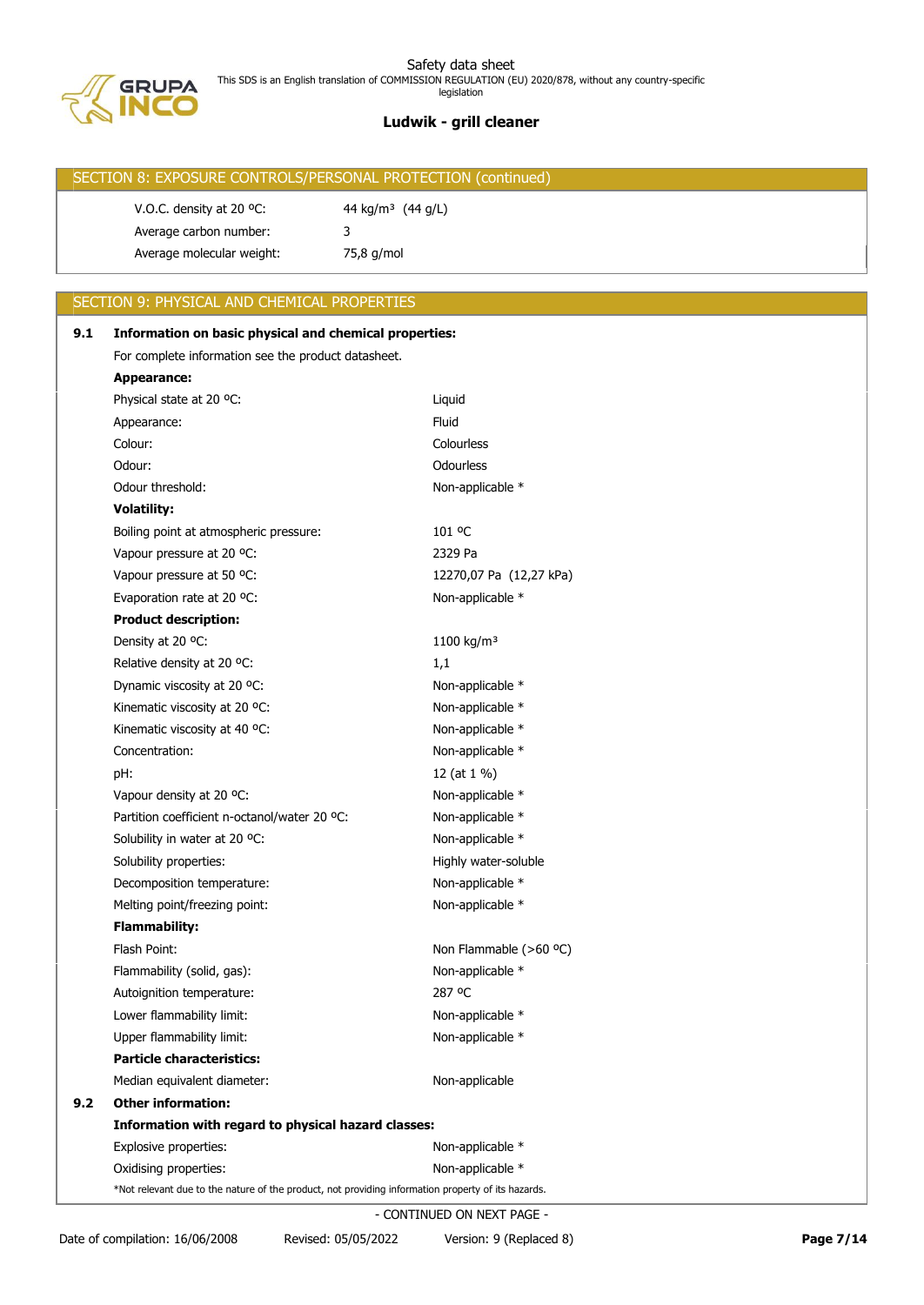

# **Ludwik - grill cleaner** legislation

|                                                                      | SECTION 9: PHYSICAL AND CHEMICAL PROPERTIES (continued)                                            |                  |  |  |  |  |
|----------------------------------------------------------------------|----------------------------------------------------------------------------------------------------|------------------|--|--|--|--|
| H <sub>290</sub> May be corrosive to metals.<br>Corrosive to metals: |                                                                                                    |                  |  |  |  |  |
|                                                                      | Heat of combustion:                                                                                | Non-applicable * |  |  |  |  |
|                                                                      | Aerosols-total percentage (by mass) of flammable<br>components:                                    | Non-applicable * |  |  |  |  |
|                                                                      | <b>Other safety characteristics:</b>                                                               |                  |  |  |  |  |
|                                                                      | Surface tension at 20 °C:                                                                          | Non-applicable * |  |  |  |  |
| Refraction index:<br>Non-applicable *                                |                                                                                                    |                  |  |  |  |  |
|                                                                      | *Not relevant due to the nature of the product, not providing information property of its hazards. |                  |  |  |  |  |
|                                                                      |                                                                                                    |                  |  |  |  |  |

# SECTION 10: STABILITY AND REACTIVITY

## **10.1 Reactivity:**

No hazardous reactions are expected because the product is stable under recommended storage conditions. See section 7.

#### **10.2 Chemical stability:**

Chemically stable under the indicated conditions of storage, handling and use.

#### **10.3 Possibility of hazardous reactions:**

Under the specified conditions, hazardous reactions that lead to excessive temperatures or pressure are not expected.

## **10.4 Conditions to avoid:**

Applicable for handling and storage at room temperature:

| Shock and friction      | Contact with air | Increase in temperature | Sunlight   | Humidity       |  |  |
|-------------------------|------------------|-------------------------|------------|----------------|--|--|
| Not applicable          | Not applicable   | Precaution              | Precaution | Not applicable |  |  |
| Incomnatible materials: |                  |                         |            |                |  |  |

#### **10.5 Incompatible materials:**

| Acids              | Water          | Oxidising materials | Combustible materials | Others         |
|--------------------|----------------|---------------------|-----------------------|----------------|
| Avoid strong acids | Not applicable | Precaution          | Not applicable        | Not applicable |

#### **10.6 Hazardous decomposition products:**

See subsection 10.3, 10.4 and 10.5 to find out the specific decomposition products. Depending on the decomposition conditions, complex mixtures of chemical substances can be released: carbon dioxide (CO2), carbon monoxide and other organic compounds.

## SECTION 11: TOXICOLOGICAL INFORMATION

### **11.1 Information on hazard classes as defined in Regulation (EC) No 1272/2008:**

The experimental information related to the toxicological properties of the product itself is not available

Contains glycols. It is recommended not to breathe the vapours for prolonged periods of time due to the possibility of effects that are hazardous to the health .

### **Dangerous health implications:**

In case of exposure that is repetitive, prolonged or at concentrations higher than the recommended occupational exposure limits, adverse effects on health may result, depending on the means of exposure:

A- Ingestion (acute effect):

- Acute toxicity : Based on available data, the classification criteria are not met, however, it contains substances classified as dangerous for consumption. For more information see section 3.

- Corrosivity/Irritability: Corrosive product, if it is swallowed causes burns destroying the tissues. For more information about secondary effects from skin contact see section 2.

B- Inhalation (acute effect):

- Acute toxicity : Based on available data, the classification criteria are not met. However, it contains substances classified as hazardous for inhalation. For more information see section 3.

- Corrosivity/Irritability: Prolonged inhalation of the product is corrosive to mucous membranes and the upper respiratory tract
- C- Contact with the skin and the eyes (acute effect):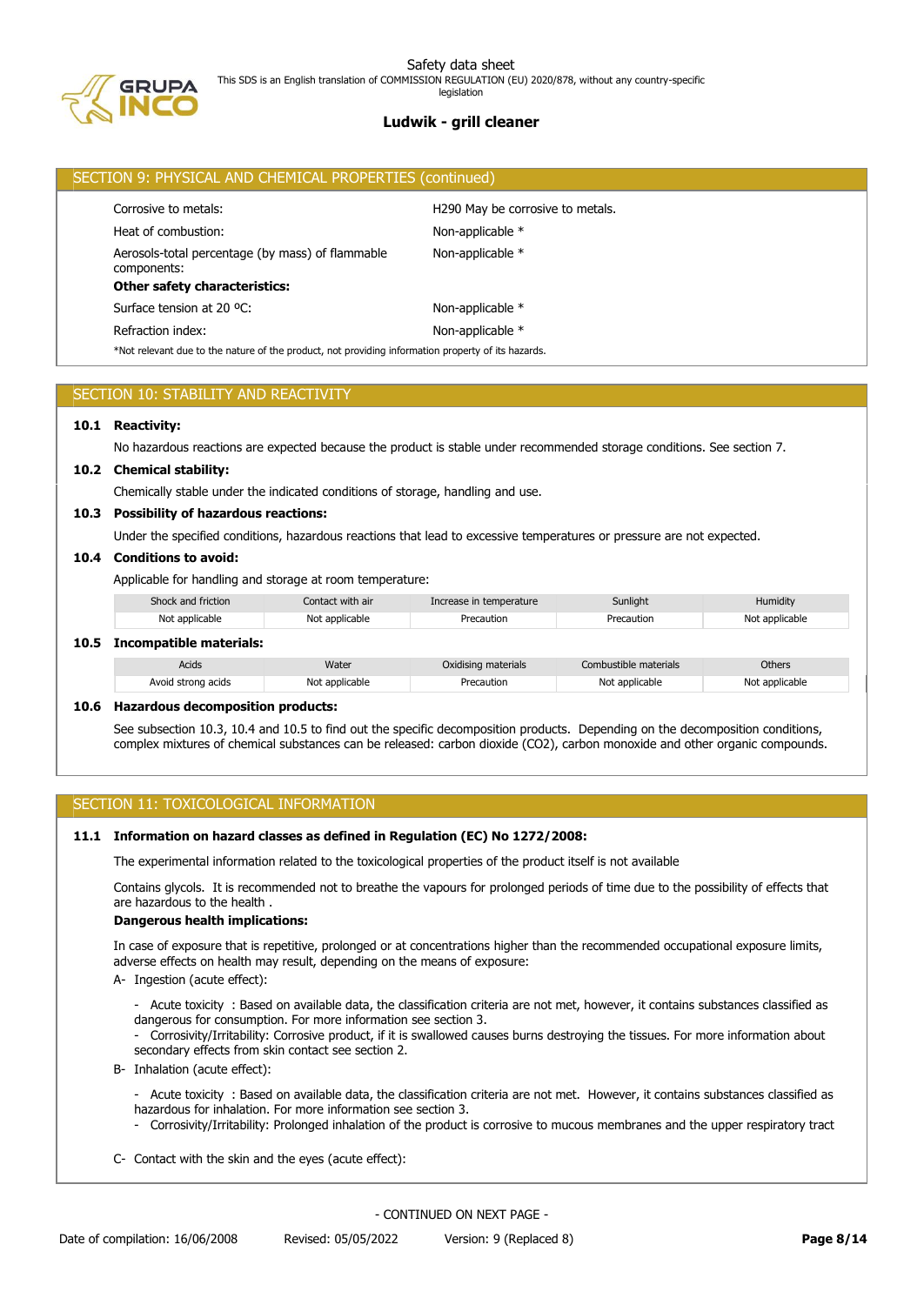# **Ludwik - grill cleaner**

#### SECTION 11: TOXICOLOGICAL INFORMATION (continued)

- Contact with the skin: Above all, skin contact may occur as fabrics of all thicknesses can be destroyed, resulting in burns. For more information on the secondary effects see section 2.
- Contact with the eyes: Produces serious eye damage after contact.
- D- CMR effects (carcinogenicity, mutagenicity and toxicity to reproduction):
	- Carcinogenicity: Based on available data, the classification criteria are not met, as it does not contain substances classified as hazardous for the effects mentioned. For more information see section 3.
	- IARC: Non-applicable
	- Mutagenicity: Based on available data, the classification criteria are not met, as it does not contain substances classified as hazardous for this effect. For more information see section 3.
	- Reproductive toxicity: Based on available data, the classification criteria are not met, as it does not contain substances classified as hazardous for this effect. For more information see section 3.
- E- Sensitizing effects:
	- Respiratory: Based on available data, the classification criteria are not met, as it does not contain substances classified as hazardous with sensitising effects. For more information see section 3.
	- Skin: Based on available data, the classification criteria are not met, as it does not contain substances classified as hazardous for this effect. For more information see section 3.
- F- Specific target organ toxicity (STOT) single exposure:
	- Based on available data, the classification criteria are not met. However, it contains substances classified as hazardous for inhalation. For more information see section 3.
- G- Specific target organ toxicity (STOT)-repeated exposure:

- Specific target organ toxicity (STOT)-repeated exposure: Based on available data, the classification criteria are not met. However, it does contain substances which are classified as dangerous due to repetitive exposure. For more information see section 3.

- Skin: Based on available data, the classification criteria are not met, as it does not contain substances classified as hazardous for this effect. For more information see section 3.

H- Aspiration hazard:

Based on available data, the classification criteria are not met, as it does not contain substances classified as hazardous for this effect. For more information see section 3.

## **Other information:**

Non-applicable

#### **Specific toxicology information on the substances:**

| Identification                              | Acute toxicity  | Genus           |        |
|---------------------------------------------|-----------------|-----------------|--------|
| 2-aminoethanol                              | LD50 oral       | >5000 mg/kg     | Rat    |
| CAS: 141-43-5                               | LD50 dermal     | 1025 mg/kg      | Rabbit |
| EC: 205-483-3                               | LC50 inhalation | 11 mg/L $(4 h)$ | Rat    |
| tetrasodium ethylene diamine tetraacetate   | LD50 oral       | 1913 mg/kg      | Rat    |
| CAS: 64-02-8                                | LD50 dermal     | Non-applicable  |        |
| EC: 200-573-9                               | LC50 inhalation | 11 mg/L (ATEi)  |        |
| Trisodium orthophosphate                    | LD50 oral       | 7400 mg/kg      | Rat    |
| CAS: 10101-89-0                             | LD50 dermal     | Non-applicable  |        |
| EC: 231-509-8                               | LC50 inhalation | Non-applicable  |        |
| The Communist and a contract the second and |                 |                 |        |

# **11.2 Information on other hazards:**

#### **Endocrine disrupting properties**

Endocrine-disrupting properties: The product fails to meet the criteria.

- **Other information**
- Non-applicable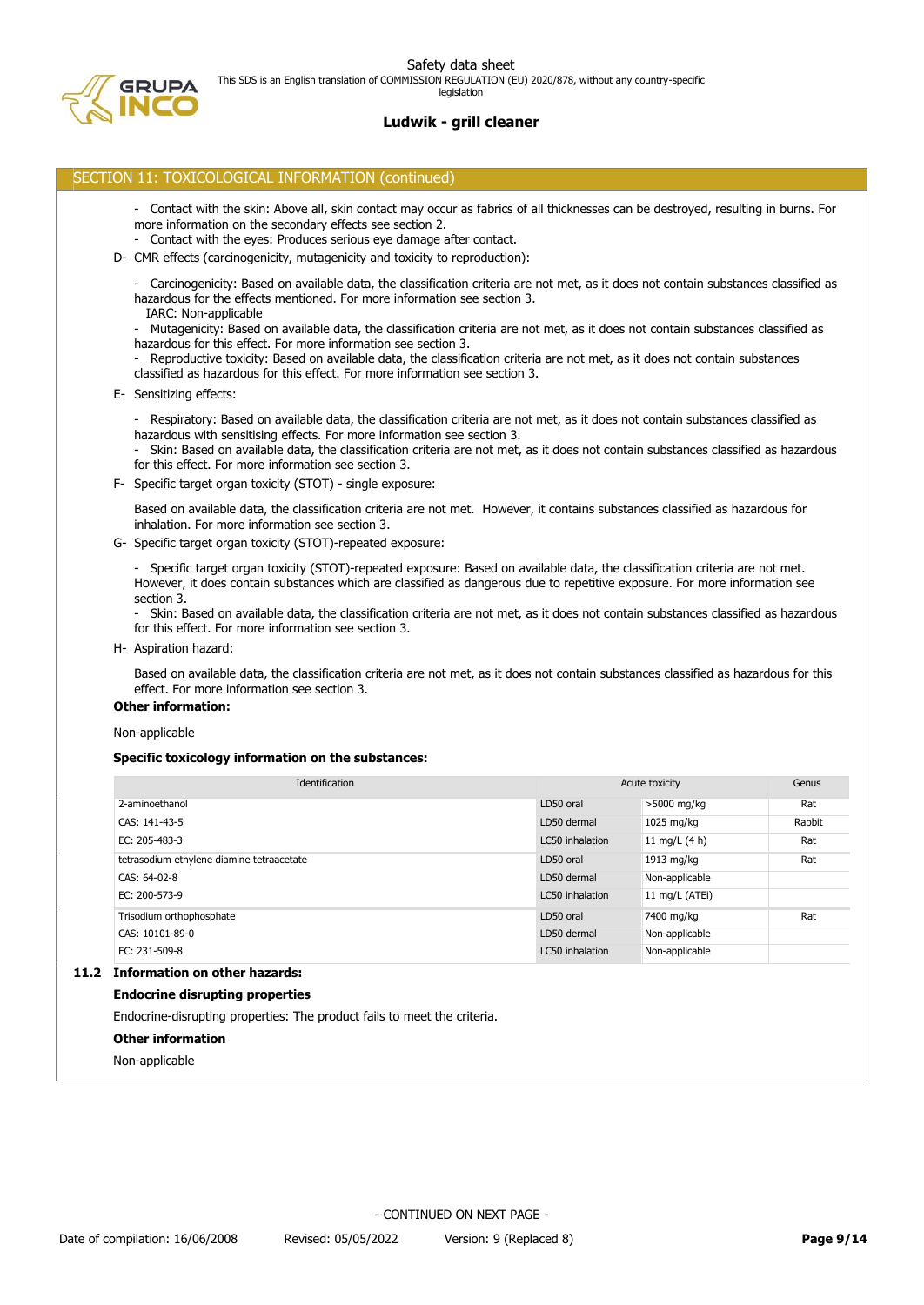PA

# **Ludwik - grill cleaner**

## SECTION 12: ECOLOGICAL INFORMATION

The experimental information related to the eco-toxicological properties of the product itself is not available

Contains phosphates. Excessive discharge may cause eutrophication.

## **12.1 Toxicity:**

## **Acute toxicity:**

| Identification                                     | Concentration |                   | <b>Species</b>            | Genus      |
|----------------------------------------------------|---------------|-------------------|---------------------------|------------|
| sodium hydroxide                                   | <b>LC50</b>   | 189 mg/L (48 h)   | Leuciscus idus            | Fish       |
| CAS: 1310-73-2                                     | <b>EC50</b>   | 33 mg/L           | Crangon crangon           | Crustacean |
| EC: 215-185-5                                      | <b>EC50</b>   | Non-applicable    |                           |            |
| 1-methoxy-2-propanol                               | <b>LC50</b>   | 20800 mg/L (96 h) | Pimephales promelas       | Fish       |
| CAS: 107-98-2                                      | <b>EC50</b>   | 23300 mg/L (48 h) | Daphnia magna             | Crustacean |
| EC: 203-539-1                                      | <b>EC50</b>   | 1000 mg/L (168 h) | Selenastrum capricornutum | Algae      |
| 2-aminoethanol                                     | <b>LC50</b>   | 349 mg/L (96 h)   | Cyprinus carpio           | Fish       |
| CAS: 141-43-5                                      | <b>EC50</b>   | 65 mg/L (48 h)    | Daphnia magna             | Crustacean |
| EC: 205-483-3                                      | <b>EC50</b>   | 22 mg/L (72 h)    | Scenedesmus subspicatus   | Algae      |
| D-Glucopyranose, oligomers, decyl octyl glycosides | <b>LC50</b>   | 126 mg/L (96 h)   | Brachydanio rerio         | Fish       |
| CAS: 68515-73-1                                    | <b>EC50</b>   | 151 mg/L (48 h)   | Acartia tonsa             | Crustacean |
| EC: 500-220-1                                      | <b>EC50</b>   | 27 mg/L (72 h)    | Scenedesmus subspicatus   | Algae      |
| <b>Chronic toxicity:</b>                           |               |                   |                           |            |

| Identification                                                    |             | Concentration     | Species         | Genus      |  |
|-------------------------------------------------------------------|-------------|-------------------|-----------------|------------|--|
| 2-aminoethanol                                                    | <b>NOEC</b> | $1,24$ mg/L       | Oryzias latipes | Fish       |  |
| CAS: 141-43-5 EC: 205-483-3                                       | <b>NOEC</b> | $0.85$ mg/L       | Daphnia magna   | Crustacean |  |
| D-Glucopyranose, oligomers, decyl octyl glycosides<br><b>NOEC</b> |             | $1,8$ mg/L        | Danio rerio     | Fish       |  |
| CAS: 68515-73-1 EC: 500-220-1                                     | <b>NOEC</b> | $2$ mg/L          | Daphnia magna   | Crustacean |  |
| tetrasodium ethylene diamine tetraacetate                         | <b>NOEC</b> | 25,7 mg/L         | Danio rerio     | Fish       |  |
| CAS: 64-02-8 EC: 200-573-9                                        | <b>NOEC</b> | $25 \text{ mg/L}$ | Daphnia magna   | Crustacean |  |

## **12.2 Persistence and degradability:**

| Identification       |                  | Degradability  | Biodegradability |           |
|----------------------|------------------|----------------|------------------|-----------|
| 1-methoxy-2-propanol | BOD <sub>5</sub> | Non-applicable | Concentration    | 100 mg/L  |
| CAS: 107-98-2        | <b>COD</b>       | Non-applicable | Period           | 28 days   |
| EC: 203-539-1        | BOD5/COD         | Non-applicable | % Biodegradable  | 90 %      |
| 2-aminoethanol       | BOD <sub>5</sub> | Non-applicable | Concentration    | $20$ mg/L |
| CAS: 141-43-5        | <b>COD</b>       | Non-applicable | Period           | 21 days   |
| EC: 205-483-3        | BOD5/COD         | Non-applicable | % Biodegradable  | 90 %      |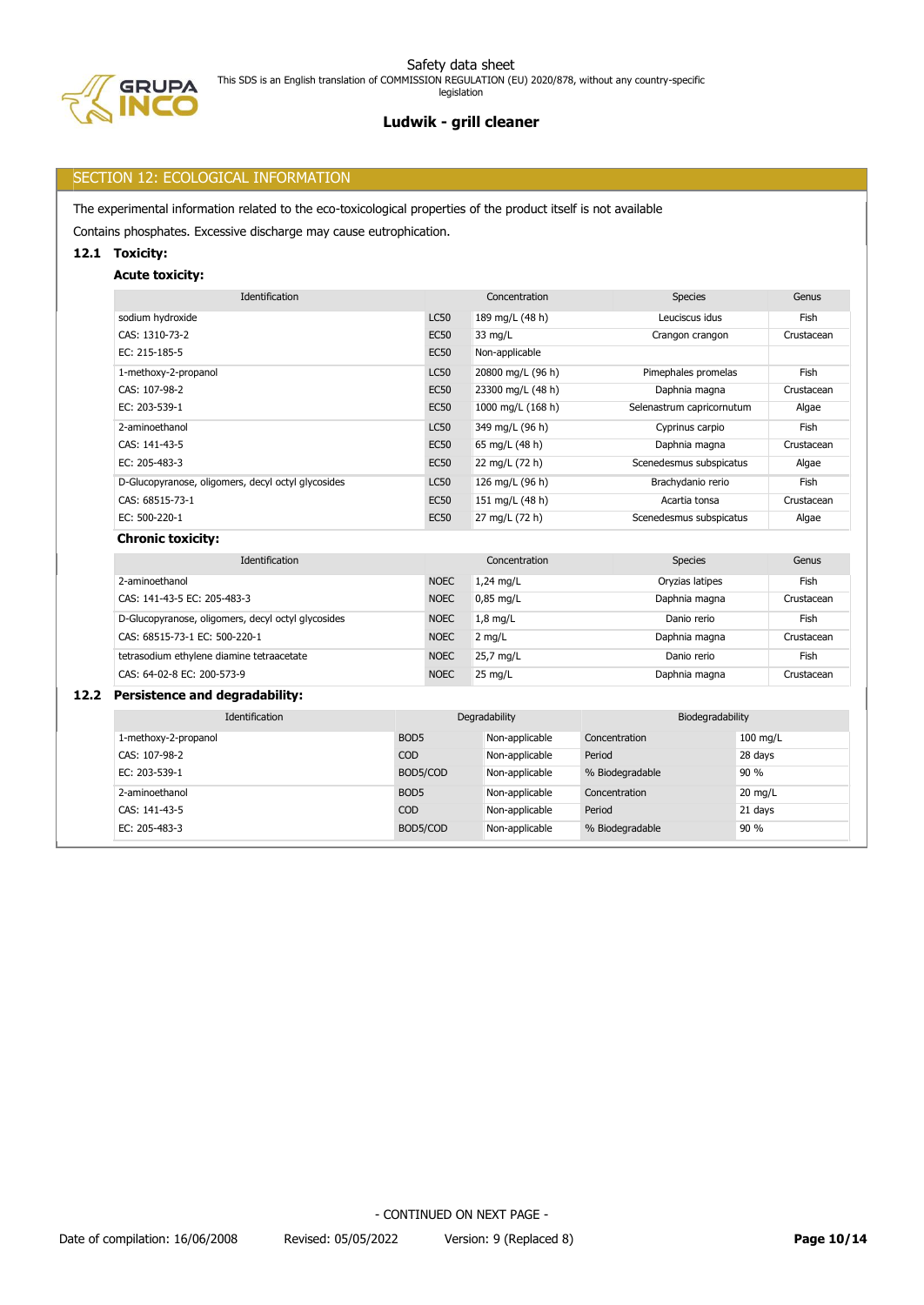

|                                           | SECTION 12: ECOLOGICAL INFORMATION (continued)     |                  |                       |                 |                           |                                         |
|-------------------------------------------|----------------------------------------------------|------------------|-----------------------|-----------------|---------------------------|-----------------------------------------|
|                                           | Identification                                     | Degradability    |                       |                 | Biodegradability          |                                         |
|                                           | D-Glucopyranose, oligomers, decyl octyl glycosides | BOD <sub>5</sub> | Non-applicable        | Concentration   |                           | Non-applicable                          |
|                                           | CAS: 68515-73-1                                    | COD              | Non-applicable        | Period          |                           | 28 days                                 |
|                                           | EC: 500-220-1                                      | BOD5/COD         | Non-applicable        | % Biodegradable |                           | 100 %                                   |
| 12.3                                      | <b>Bioaccumulative potential:</b>                  |                  |                       |                 |                           |                                         |
|                                           | Identification                                     |                  |                       |                 | Bioaccumulation potential |                                         |
|                                           | 1-methoxy-2-propanol                               |                  |                       | <b>BCF</b>      | 3                         |                                         |
|                                           | CAS: 107-98-2                                      |                  |                       | Pow Log         | $-0.44$                   |                                         |
|                                           | EC: 203-539-1                                      |                  |                       | Potential       | Low                       |                                         |
|                                           | 2-aminoethanol                                     |                  |                       | <b>BCF</b>      | 3                         |                                         |
|                                           | CAS: 141-43-5                                      |                  | Pow Log               | $-1.31$         |                           |                                         |
|                                           | EC: 205-483-3                                      |                  |                       | Potential       | Low                       |                                         |
| tetrasodium ethylene diamine tetraacetate |                                                    |                  | <b>BCF</b>            |                 | $\overline{2}$            |                                         |
|                                           | CAS: 64-02-8                                       | $-13$<br>Pow Log |                       |                 |                           |                                         |
|                                           | EC: 200-573-9                                      |                  |                       | Potential       | Low                       |                                         |
| 12.4                                      | <b>Mobility in soil:</b>                           |                  |                       |                 |                           |                                         |
|                                           | Identification                                     |                  | Absorption/desorption |                 | Volatility                |                                         |
|                                           | 2-aminoethanol                                     | Koc              | 0.27                  | Henry           |                           | 3,7E-5 Pa·m <sup>3</sup> /mol           |
|                                           | CAS: 141-43-5                                      | Conclusion       | Very High             | Dry soil        |                           | <b>No</b>                               |
|                                           | EC: 205-483-3                                      | Surface tension  | 5,025E-2 N/m (25 °C)  | Moist soil      |                           | <b>No</b>                               |
|                                           | D-Glucopyranose, oligomers, decyl octyl glycosides | Koc              | 50                    | Henry           |                           | $1,2E-8$ Pa $\cdot$ m <sup>3</sup> /mol |
|                                           | CAS: 68515-73-1                                    | Conclusion       | Very High             | Dry soil        |                           | <b>No</b>                               |
|                                           | EC: 500-220-1                                      | Surface tension  | Non-applicable        | Moist soil      |                           | <b>No</b>                               |
|                                           | tetrasodium ethylene diamine tetraacetate          | Koc.             | 1046                  | Henry           |                           | 0E+0 Pa·m <sup>3</sup> /mol             |
|                                           | CAS: 64-02-8                                       | Conclusion       | Low                   | Dry soil        |                           | <b>No</b>                               |

EC: 200-573-9 Surface tension Non-applicable Moist soil No

# **12.5 Results of PBT and vPvB assessment:**

Product fails to meet PBT/vPvB criteria

#### **12.6 Endocrine disrupting properties:**

Endocrine-disrupting properties: The product fails to meet the criteria.

#### **12.7 Other adverse effects:**

Not described

## SECTION 13: DISPOSAL CONSIDERATIONS

## **13.1 Waste treatment methods:**

| Code      | Description                                | Waste class (Regulation (EU) No<br>1357/2014) |
|-----------|--------------------------------------------|-----------------------------------------------|
| 20 01 29* | detergents containing hazardous substances | Dangerous                                     |

## **Type of waste (Regulation (EU) No 1357/2014):**

HP8 Corrosive

## **Waste management (disposal and evaluation):**

Consult the authorized waste service manager on the assessment and disposal operations in accordance with Annex 1 and Annex 2 (Directive 2008/98/EC). As under 15 01 (2014/955/EC) of the code and in case the container has been in direct contact with the product, it will be processed the same way as the actual product. Otherwise, it will be processed as non-dangerous residue. Waste should not be disposed of to drains. See paragraph 6.2.

#### **Regulations related to waste management:**

In accordance with Annex II of Regulation (EC) No 1907/2006 (REACH) the community or state provisions related to waste management are stated

Community legislation: Directive 2008/98/EC, 2014/955/EU, Regulation (EU) No 1357/2014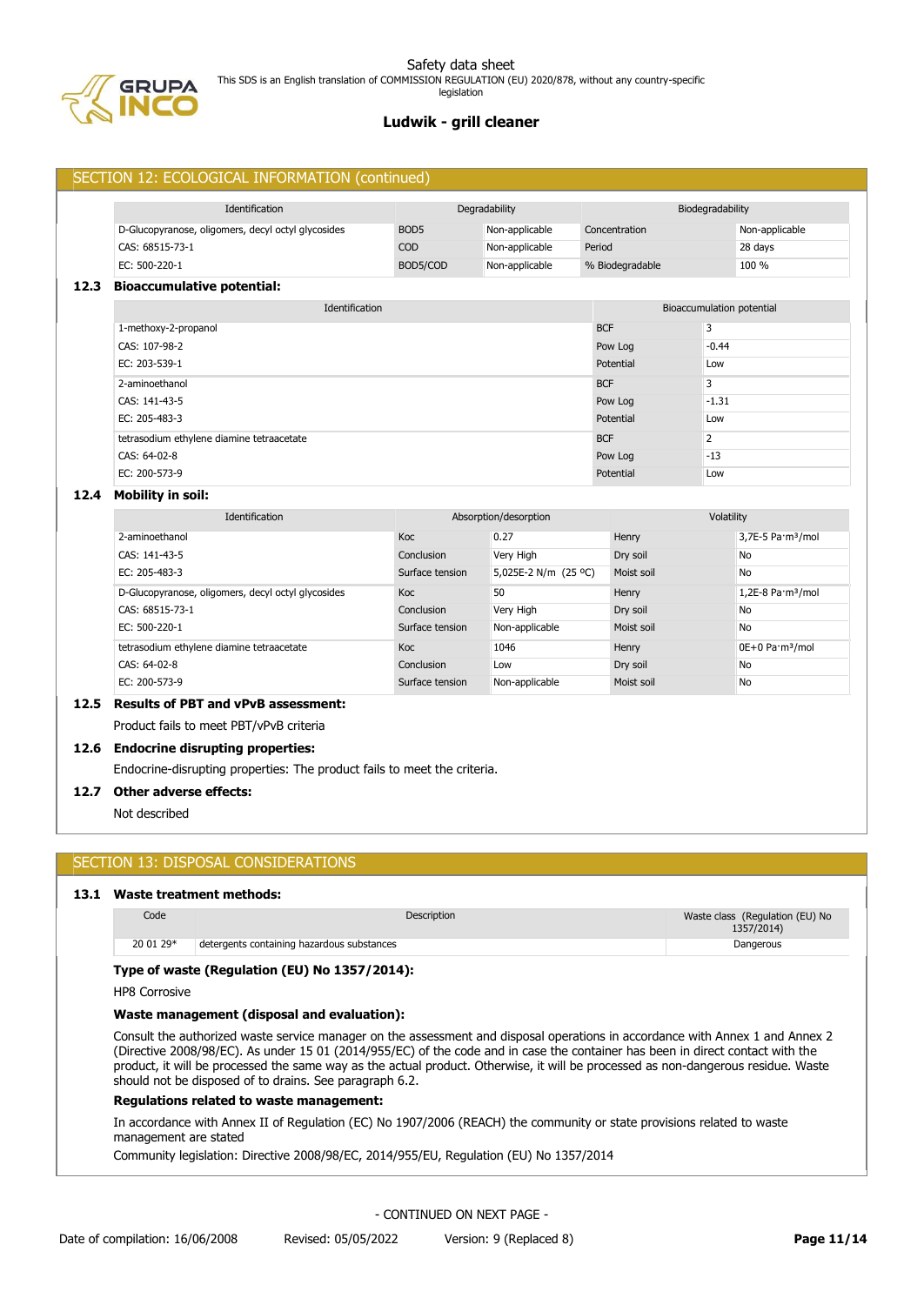

# **Ludwik - grill cleaner**

| <b>SECTION 14: TRANSPORT INFORMATION</b> |  |                                                                     |                                                                   |  |  |
|------------------------------------------|--|---------------------------------------------------------------------|-------------------------------------------------------------------|--|--|
| With regard to ADR 2021 and RID 2021:    |  | Transport of dangerous goods by land:                               |                                                                   |  |  |
|                                          |  | 14.1 UN number or ID number:<br>14.2 UN proper shipping name:       | <b>UN1719</b><br>CAUSTIC ALKALI LIQUID, N.O.S. (sodium hydroxide) |  |  |
|                                          |  | 14.3 Transport hazard class(es):<br>Labels:                         | 8<br>8                                                            |  |  |
|                                          |  | 14.4 Packing group:                                                 | $_{\rm II}$                                                       |  |  |
|                                          |  | 14.5 Environmental hazards:                                         | No                                                                |  |  |
|                                          |  | 14.6 Special precautions for user<br>Special regulations:           | 274                                                               |  |  |
|                                          |  | Tunnel restriction code:                                            | E.                                                                |  |  |
|                                          |  | Physico-Chemical properties:                                        | see section 9                                                     |  |  |
|                                          |  | Limited quantities:                                                 | 1 L                                                               |  |  |
|                                          |  | 14.7 Maritime transport in bulk<br>according to IMO<br>instruments: | Non-applicable                                                    |  |  |
|                                          |  | Transport of dangerous goods by sea:                                |                                                                   |  |  |
| With regard to IMDG 39-18:               |  |                                                                     |                                                                   |  |  |
|                                          |  | 14.1 UN number or ID number:                                        | <b>UN1719</b>                                                     |  |  |
|                                          |  | 14.2 UN proper shipping name:                                       | CAUSTIC ALKALI LIQUID, N.O.S. (sodium hydroxide)                  |  |  |
|                                          |  | 14.3 Transport hazard class(es):                                    | 8                                                                 |  |  |
|                                          |  | Labels:                                                             | 8                                                                 |  |  |
|                                          |  | 14.4 Packing group:                                                 | П                                                                 |  |  |
|                                          |  | 14.5 Marine pollutant:                                              | No                                                                |  |  |
|                                          |  | 14.6 Special precautions for user                                   |                                                                   |  |  |
|                                          |  | Special regulations:                                                | 274                                                               |  |  |
|                                          |  | EmS Codes:                                                          | F-A, S-B                                                          |  |  |
|                                          |  | Physico-Chemical properties:                                        | see section 9                                                     |  |  |
|                                          |  | Limited quantities:<br>Segregation group:                           | 1 L<br>SGG18                                                      |  |  |
|                                          |  | 14.7 Maritime transport in bulk                                     | Non-applicable                                                    |  |  |
|                                          |  | according to IMO<br>instruments:                                    |                                                                   |  |  |
| Transport of dangerous goods by air:     |  |                                                                     |                                                                   |  |  |
| With regard to IATA/ICAO 2022:           |  |                                                                     |                                                                   |  |  |
|                                          |  | 14.1 UN number or ID number:                                        | UN1719                                                            |  |  |
|                                          |  | 14.2 UN proper shipping name:                                       | CAUSTIC ALKALI LIQUID, N.O.S. (sodium hydroxide)                  |  |  |
|                                          |  | 14.3 Transport hazard class(es):                                    | 8                                                                 |  |  |
|                                          |  | Labels:                                                             | 8                                                                 |  |  |
|                                          |  | 14.4 Packing group:                                                 | $\rm II$                                                          |  |  |
|                                          |  | 14.5 Environmental hazards:<br>14.6 Special precautions for user    | No                                                                |  |  |
|                                          |  | Physico-Chemical properties:                                        | see section 9                                                     |  |  |
|                                          |  | 14.7 Maritime transport in bulk<br>according to IMO<br>instruments: | Non-applicable                                                    |  |  |
|                                          |  |                                                                     |                                                                   |  |  |

# SECTION 15: REGULATORY INFORMATION

**15.1 Safety, health and environmental regulations/legislation specific for the substance or mixture:**

Candidate substances for authorisation under the Regulation (EC) No 1907/2006 (REACH): Non-applicable

Substances included in Annex XIV of REACH ("Authorisation List") and sunset date: Non-applicable

Regulation (EC) No 1005/2009, about substances that deplete the ozone layer: Non-applicable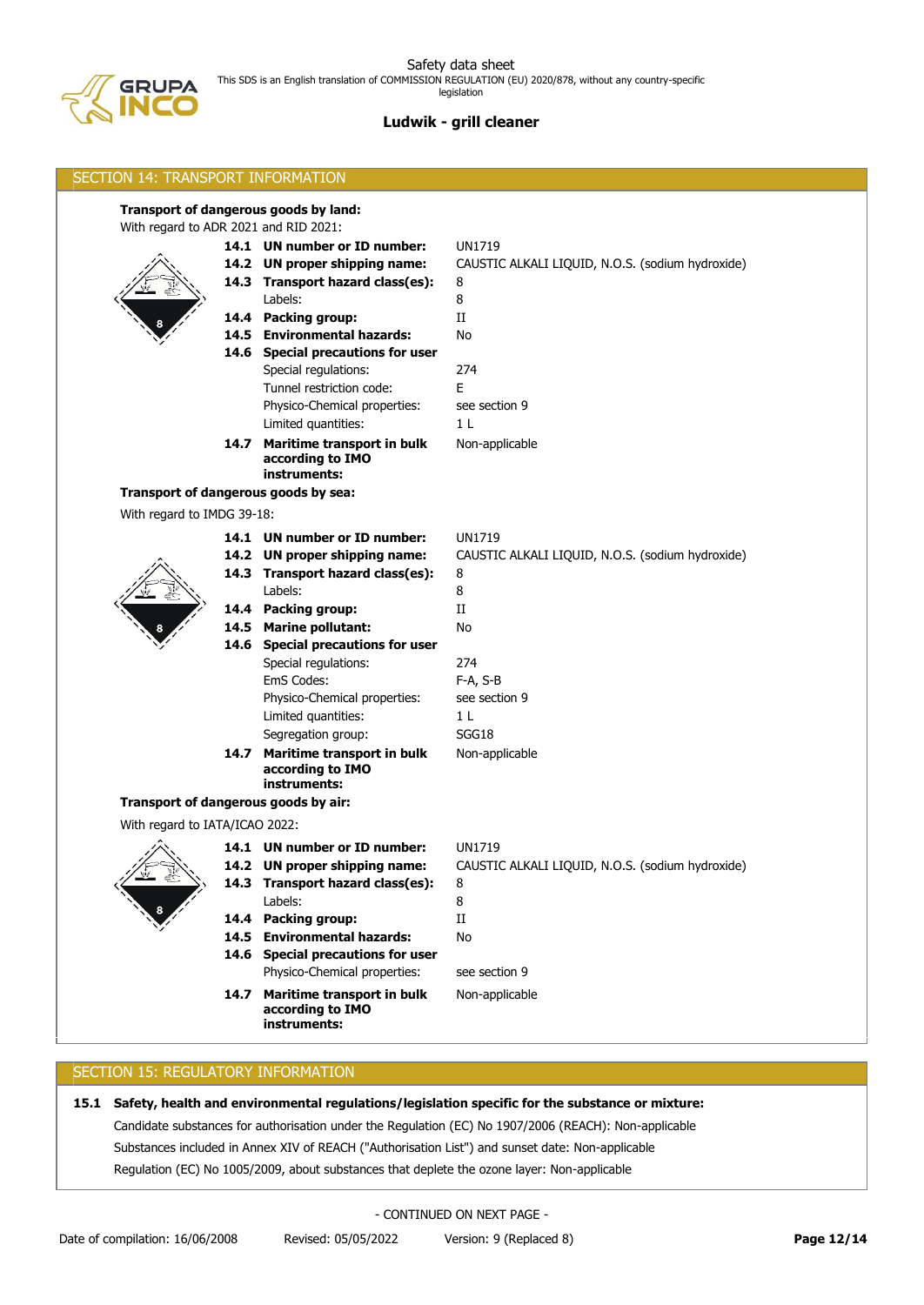## SECTION 15: REGULATORY INFORMATION (continued)

Article 95, REGULATION (EU) No 528/2012: Non-applicable

REGULATION (EU) No 649/2012, in relation to the import and export of hazardous chemical products: Non-applicable

## **Regulation (EC) No 648/2004 on detergents:**

In accordance with this regulation the product complies with the following:

The tensoactives contained in this mixture comply with the biodegradibility criteria stipulated in Regulation (EC) nº648/2004 on detergents. The information to prove this is available to the relevant authorities of the Member States and will be shown to them by direct request or the request of a detergent manufacturer.

## **Seveso III:**

Non-applicable

#### **Limitations to commercialisation and the use of certain dangerous substances and mixtures (Annex XVII REACH, etc ….):**

Shall not be used in:

—ornamental articles intended to produce light or colour effects by means of different phases, for example in ornamental lamps and ashtrays,

—tricks and jokes,

—games for one or more participants, or any article intended to be used as such, even with ornamental aspects.

#### **Specific provisions in terms of protecting people or the environment:**

It is recommended to use the information included in this safety data sheet as a basis for conducting workplace-specific risk assessments in order to establish the necessary risk prevention measures for the handling, use, storage and disposal of this product.

#### **Other legislation:**

The product could be affected by sectorial legislation

- Regulation (EC) No 1223/2009 of the European Parliament and of the Council of 30 November 2009 on cosmetic products

- Regulation (EC) No 648/2004 of the European Parliament and of the Council of 31 March 2004 on detergents

- Commission Regulation (EC) No 907/2006 of 20 June 2006 amending Regulation (EC) No 648/2004 of the European Parliament and of the Council on detergents, in order to adapt Annexes III and VII

- Commission Regulation (EC) No 551/2009 of 25 June 2009 amending Regulation (EC) No 648/2004 of the European Parliament and

of the Council on detergents, in order to adapt Annexes V and VI thereto (surfactant derogation)

#### **15.2 Chemical safety assessment:**

The supplier has not carried out evaluation of chemical safety.

# SECTION 16: OTHER INFORMATION

#### **Legislation related to safety data sheets:**

The SDS shall be supplied in an official language of the country where the product is placed on the market. This safety data sheet has been designed in accordance with ANNEX II-Guide to the compilation of safety data sheets of Regulation (EC) No 1907/2006 (COMMISSION REGULATION (EU) 2020/878).

## **Modifications related to the previous Safety Data Sheet which concerns the ways of managing risks.:**

Section 2

## **Texts of the legislative phrases mentioned in section 2:**

H290: May be corrosive to metals.

H314: Causes severe skin burns and eye damage.

H318: Causes serious eye damage.

## **Texts of the legislative phrases mentioned in section 3:**

The phrases indicated do not refer to the product itself; they are present merely for informative purposes and refer to the individual components which appear in section 3

**CLP Regulation (EC) No 1272/2008:**